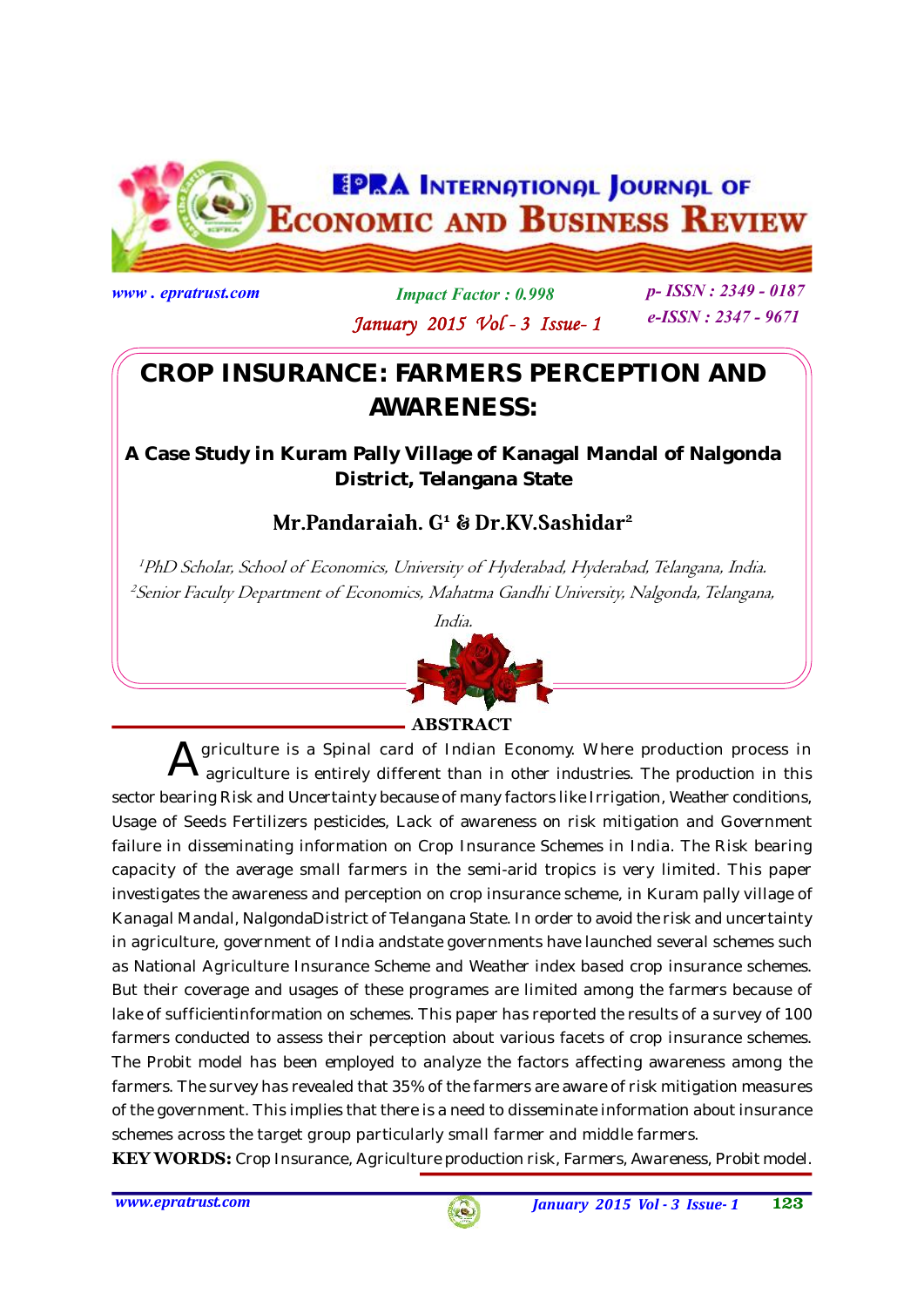## **INTRODUCTION**

The agricultural sector plays a pivotal role in growth of economy and in lives of people in India as well as in Telangana state. Agriculture is an important sector of the Indian economy, accounting for 14% of the nation's GDP, about 11% of its exports, about half of the population still relies on agriculture as its principal source of income and it is a source of raw material for a large number of industries. Accelerating the growth of agriculture production is therefore necessary not only to achieve an overall GDP target of 8 per cent during the  $12<sup>th</sup>$  Plan and meet the rising demand for food, but also to increase incomes of those dependent on agriculture to ensure inclusiveness. It not only contribute to the national income but also provides livelihood roughly two thirds of the workforce in the country. The fluctuations in agriculture impinge on other sectors of the economy due to its forward and backward linkages. From a social point of view, the problems are more acute when widespread or flooding leads to crop failure affecting large number of producers. In this case, the farmers' problem becomes a community problem that affects the welfare of everyone. Agriculture is a spinal card of Indian economy. Where production process in agriculture is entirely different than in other industries. The production in this sector bearing risk and uncertainty because of many factors like irrigation, weather conditions, usage of seeds fertilizers pesticides, lack of awareness on risk mitigation and government failure in disseminating information on Crop Insurance Schemes in India. The Risk bearing capacity of the average small farmers in the semi-arid tropics is very limited. In order to avoid the risk and uncertainty in agriculture, government of India and state governments have launched several schemes such as

National Agriculture Insurance Scheme (NAIS) and Weather Index Based Crop Insurance Schemes (WIBCIS) etc. But their coverage and usages of these programs are limited among the farmers because of lake of sufficient information on schemes.

 Indian agriculture is much dependent on rainfall which largely occurs during monsoon season of about two and half months. The abnormal behaviour of monsoon may cause natural disasters such as scarcity conditions or drought, floods, cyclones, etc. Nearly two third of the cropped acreage is vulnerable to drought in different degrees. On an average 12 million hectares of crop area is affected annually by these calamities severely impact the yields and total agricultural production. About two thirds of the cultivated area has no irrigation, even large part of irrigated area does not get adequate water supply for intensive cropping (double cropping). In rainfed areas sowing of kharif crops commences with the onset of monsoons and the delay in the onset of monsoons delays sowing with its adverse impact on yield. Further the growth of crops and realization of output are determined by the quantum of rainfall and its distribution during the monsoon season. Even sowing of Rabi crops is determined by the soil moisture retained from the rains especially during the latter part of the monsoon season. Rainfall pattern affects the irrigated crops also. Rainfall during flowering period washes the pollens adversely affecting the crop yield. Excess rainfall may adversely affect the yield realization. Heavy rains may submerge the growing crops in the early stages and may cause lodging in the later stages of crop growth. In the catchments heavy rains may cause floods in the plains. The floods disrupt the sowing schedule and damage the standing crops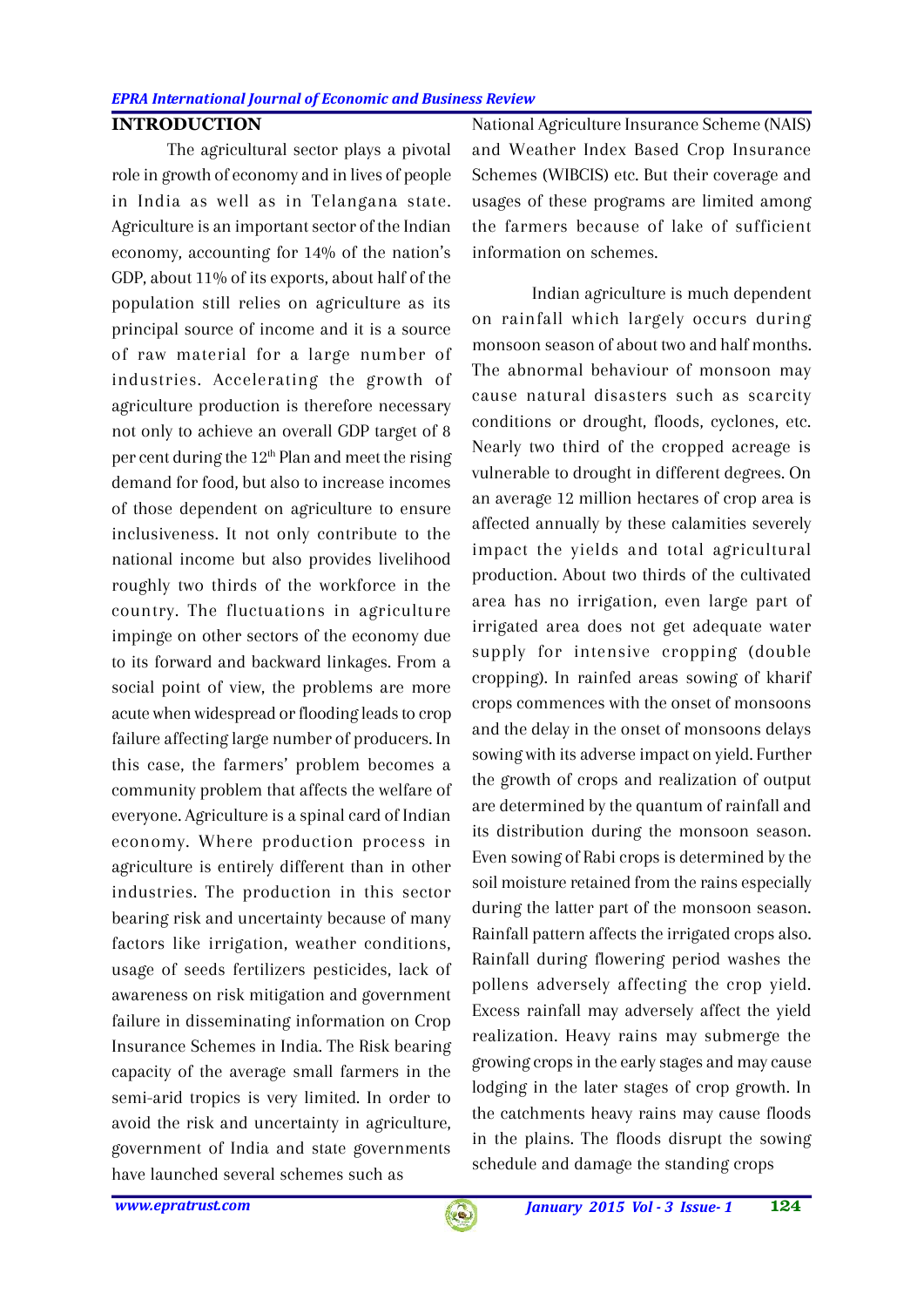#### *p - ISSN : 2349 - 0187 e - ISSN : 2347 - 9671*

*Mr.Pandaraiah. G & Dr.KV.Sashidar*

resulting in reduced yield or even total loss of crops and farm income in addition to loss of property. Other weather variables that affect yield include sunlight, temperature, wind, hails. In fact since time immemorial weather has been the major adversary that the farmers are unable to manage. It has been established that 50% of the variations in crop yield is due to variations in rainfall.

## **CROP INSURANCE IN INDIA: A BRIEF HISTORY**

The policy makers in India are concerned about the risk and uncertainty prevalent in agriculture. Work on crop insurance received much attention after India's independence in 1947. However, crop insurance was conceptualized and J.S. Chakravarthi presented a practical scheme suited to Indian conditions as early as in 1920. A book entitled "Agricultural Insurance: A practical Scheme Suited to Indian Conditions" was published in 1920. In this book he proposed a rain insurance scheme for the Mysore state to protect farmers against vagaries of monsoon culminating in drought. The subject of crop insurance was discussed in the Parliament (Central Legislature) the 1947 and then minister of Food and Agriculture, gave an assurance that the feasibility of introducing crop and livestock insurance should be considered by government. Two pilot schemes on crop insurance, prepared by Mr. G.S. Priolkar, an officer on special duty, were circulated to the states for adoption. However, none of the states agreed to implement the schemes, mainly due to paucity of funds. The interest in the subject was rekindled during the third five year plan (1961 – 1966). However, the working group on agriculture was averse to included crop insurance in the plan. At the same time the government of Punjab proposed the inclination of crop insurance in its state plan and sort financial assistance from the central government.

 The state government could not introduce crop insurance as the powers to pass the Legislation related to insurance was vested with central government. Following these developments and increasing demand for crop insurance, in 1965, the government of India decided to have a Crop Insurance Bill and Model Scheme of Crop Insurance. It and it was formulated so that the interested states could introduce crop insurance in the area under their jurisdiction. A Draft Bill and Model Scheme were prepared and circulated to states to elicit their views and comments on the same. Further, incorporating the comments and the views of the states, the government of India in March 1970 considered the Draft Bill and Model Scheme. The Draft Bill and Model Scheme were then referred to the expert committee (Under the Chairmanship of DharmNaraian) in July 1970 for fuller examination of the economic, administrative, financial, actuarial implications. The committee reported that in the conditions obtaining in the country, it was not advisable to introduce crop insurance in the near future on pilot or experimental basis. Despite the unfavorable report of the DharmNaraian Committee, political compulsions forced the government to introduce crop insurance in the country on experimental basis under the General Insurance Department (Danadekar 1976). The following schemes have been implemented by government of India.

# **Crop Insurance Scheme (CIS) 1972- 1978:-**

Based on "Individual Approach" the General Insurance Corporation of India introduced this programme and this covered H-4 cotton in Gujarat and it extended to Paddy, Groundnut. Later this CIS was extended to other states.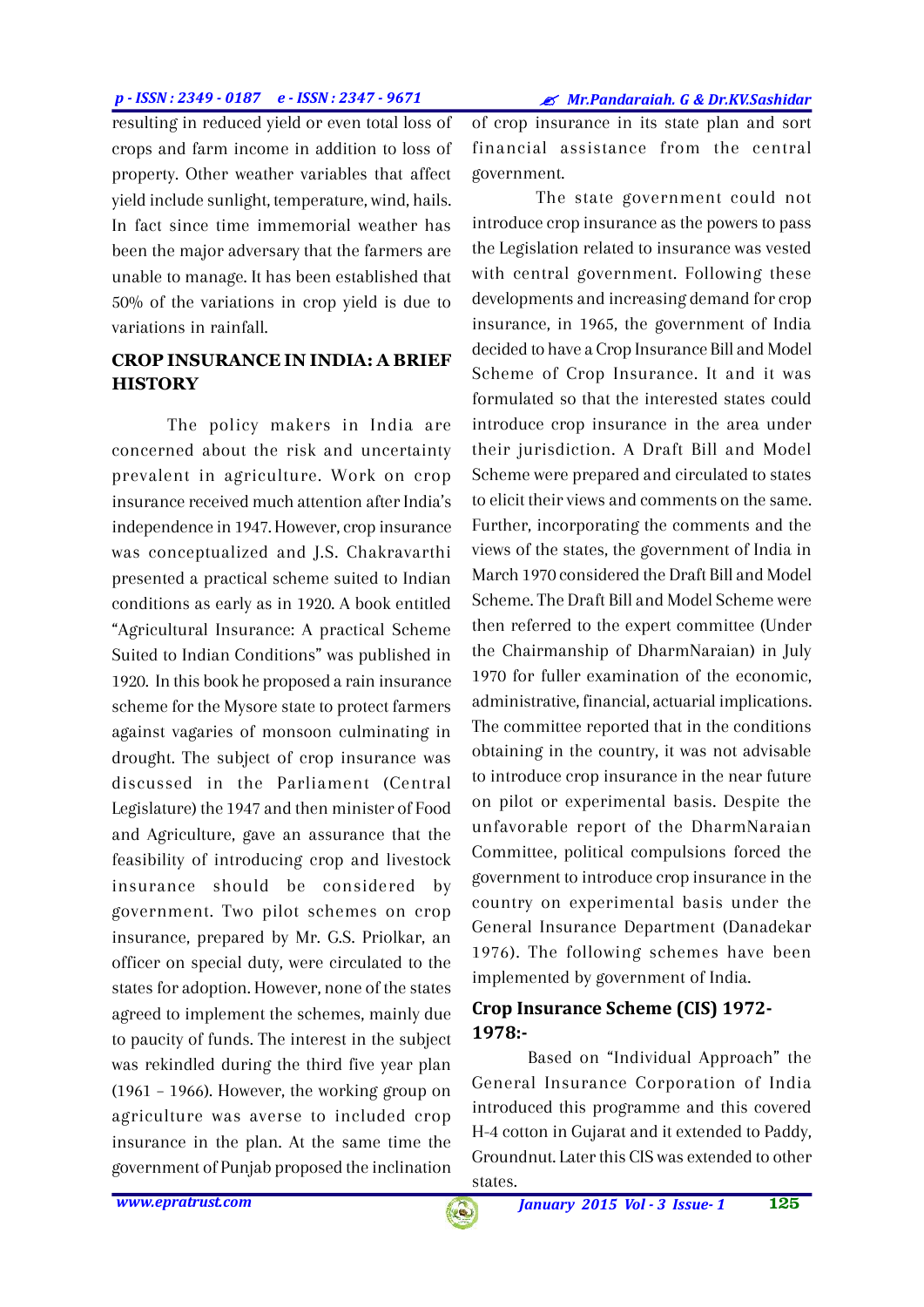# **Pilot Crop Insurance Scheme (PCIS) 1979-1984:-**

In the history of Crop Insurance in India this scheme was introduced based on 'Homogeneous Area Approach' by General Insurance Corporation of India. This scheme covered the crops like cereals, millets, oil seeds, cotton, potato, and gram spread across the 13 states but the programme was restricted to loanee farmers.

# **Comprehensive Crop Insurance Scheme (CCIS) 1985-1998:-**

It had also introduced by GIC based on 'Homogeneous Area Approach'**.** This scheme covered cereals, millets, oilseeds and pulses spread cross the 15 states and 2 union territories in India, latter it spill over to five more states in later few years. Scheme was restricted to loanee farmers up to 100% of the crop loan or maximum of 10,000 per farmers. **National Agriculture Crop Insurance Scheme (NAIS) 1999-2000:-**

India's modified crop insurance program which is called as National AgriculturalInsurance Scheme is implemented since rabi 1999-2000.Union budget 2002-03 proposedset up of Agricultural Insurance Corporation (AIC) with capital participation fromGeneral Insurance Corporation of India (GIC), four public sector general insurancecompanies viz. 1. National Insurance Co Ltd., 2. New India Assurance Co. Ltd., 3.Oriental Insurance Co. Ltd and 4. United Insurance Co. Ltd., and NABARD. Thepromoter's subscription to the paid up capital will be: 35% by GIC, 30% byNABARD and 8.75% each by the four public sector general insurance companies.The authorized capital of the new organization will be Rs.1500 crore, while the initialpaid-up capital will be Rs.200 crore. National Agricultural Insurance Scheme (NAIS)shall be transferred to the new

organization and shall form the core of business to beginwith. Transition to actuarial regime will be made over a period of time. The neworganization will, in due course of time covers other allied rural/agricultural risk along with cropinsurance. The specific objectives of the program areto provide insurance coverage and financial support to the farmers in the event of failure of any of the notified crop as a result of natural calamities, pests and diseases.To encourage the farmers to adopt progressive farming practices, high value inputs andimproved technology in agriculture.

# **LITERATURE SURVEY**

Ali, Jabir and Sanjeev Kapoor (2008),this paper provides an assessment of agricultural diversificationtrends towards fruits and vegetables production in the state of UttarPradesh. In the first part, food consumption, crop productionpatterns and value of output in the region during the past twodecades are reviewed. Next, the farmers' perceived risks on a varietyof sources and the use of different risk management strategies arediscussed. The principal contribution of this paper is to draw ofattention towards some neglected aspects of diversification,especially the bio physical and economic constraints to the processof fruits and vegetables production system. The data were collectedusing a pre tested structured questionnaire and data was alsocollected from the Agricultural Statistics at a glance.The study has revealed that the annual growth in production ofhigh value crops has increased to augment income and manage risksand uncertainties. Cultivation of high value crops involves risk anduncertainty due to high requirement and high perishability.Thus, farmers' adoption of crop diversification practices requires afavorable environment that fulfills resource requirements andeffective policy support for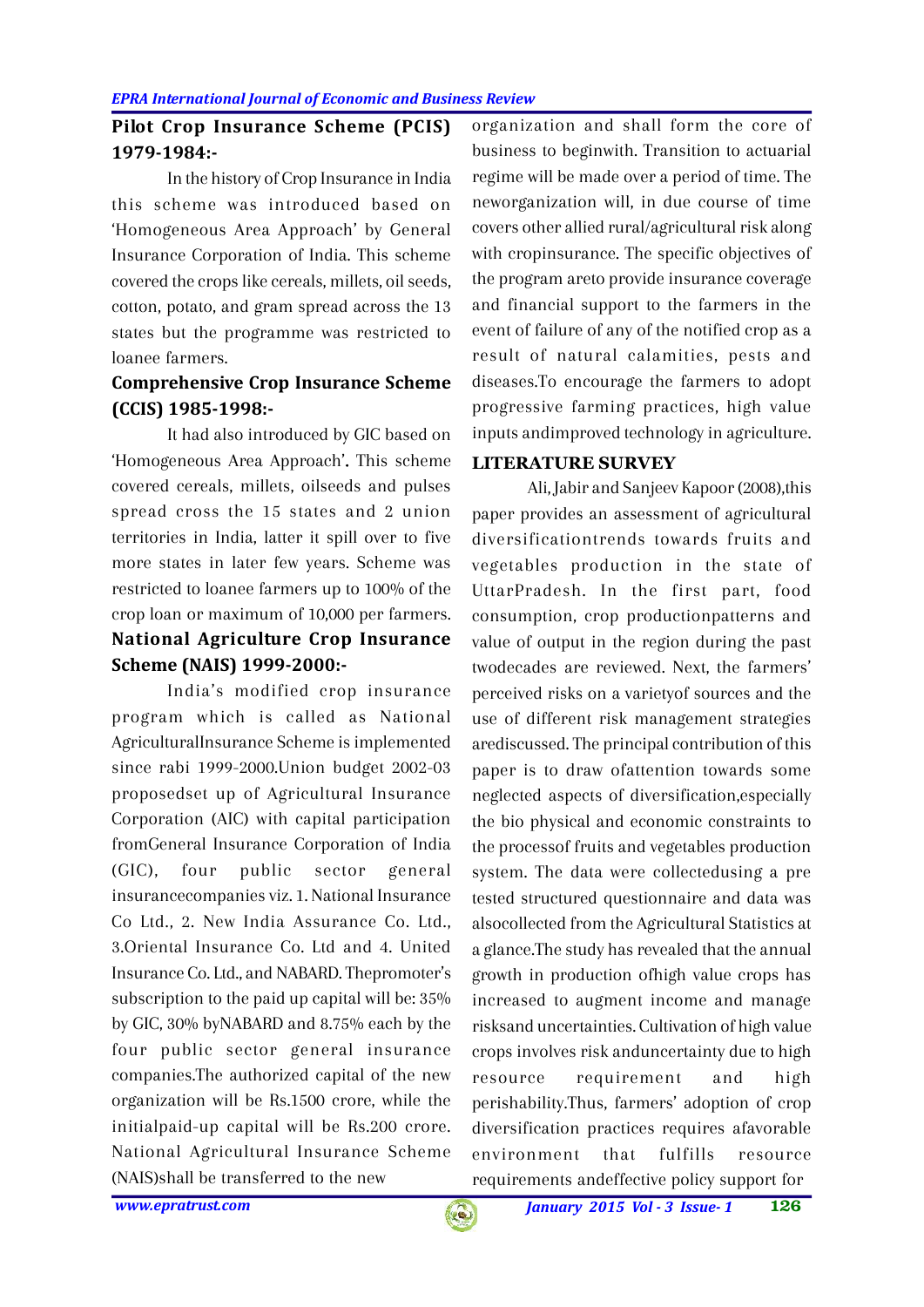#### *p - ISSN : 2349 - 0187 e - ISSN : 2347 - 9671*

*Mr.Pandaraiah. G & Dr.KV.Sashidar*

reducing their risk. Public interventionscan facilitate better risk management through improved informationsystem, development of financial markets and promotion of marketbased price and yield insurance schemes, thus ensuring that themarginal farmers are able to benefit from these interventions as well as participate in the emerging system.

Mamata Swain, (2008) The paper attempts to examine the need for crop insurance inan agriculturally backward state like Orissa in Eastern India and towhat extent the crop insurance scheme as implemented in the statehas helped the farmers in managing risk in agricultural production.A crop insurance scheme was introduced in Orissa on pilot basisfrom Kharif 1981 to Rabi 1984-85, but it showed a high andunfavorable claimpremium ratio. The Comprehensive CropInsurance Scheme (CCIS) was launched in Orissa in 1985 and itsmajor drawback was that its coverage was very low. As it was acredit linked insurance scheme, only the farmers taking loans frominstitutional credit agencies (typically the medium and large farmers)could insure their crops. Further, it was found to be financiallyunsustainable due to high claimpremium ratio. To overcome theabove problems, the improved National Agriculture InsuranceScheme (NAIS) was implemented in Orissa since 1999. This schemewas extended to non-loanee farmers, as a result of which area andnumber of farmers under the scheme increased enormously. Theclaim-premium ration was also found to be favorable in mostseasons. However, it was also suggested in this scheme that alongwith crop insurance other risk reducing measures like incomegenerating activities in non-farm sector and food for workprogramme should be undertaken to lower income variability. In

afrequently disaster affected state like Orissa, along with the publicsector, private sector participation in agricultural insurance needsto be encouraged by providing subsidy, guarantee and reinsurancefacility. Credible long-term statistical information should be madeavailable for formulation of policies. Vulnerability maps of differentregions should be prepared which will help in setting the price ofrisk (premium). Education and training to farmers on the benefitsof crop insurance and different insurance products should be imparted.

## **OBJECTIVES OF THE PAPER**

- 1. To analyze the farmers perception, awareness and adoptability of Crop insurance in Kuram Pally village of Kanagal Mandal.
- 2. To study the socio economic conditions and income distribution of farmers in the selected area.

## **METHODOLOGY AND DATA**

The study utilized the primary data on awareness, adoptability of crop insurance. In order to elicit the information on chosen variables the interview method was used, 100 farmers were interviewed form Kuram Pally village of Kanagal Mandal where farmers are growing highly volatile commercial crops like cotton, chilly, maize, and rice from cereals. The sampled farmers were from the categories of marginal to large farmers who cultivating all important crops in one or two seasons under various agro- ecological situations, and under various sources of irrigation like tank irrigation, ground water irrigation and rainfed farming. Data were collected during March- April, 2014. The following methods employed.

## **The Probit Model:-**

The probit model and simple averages were used to study awareness about crop insurance.The dependent variable was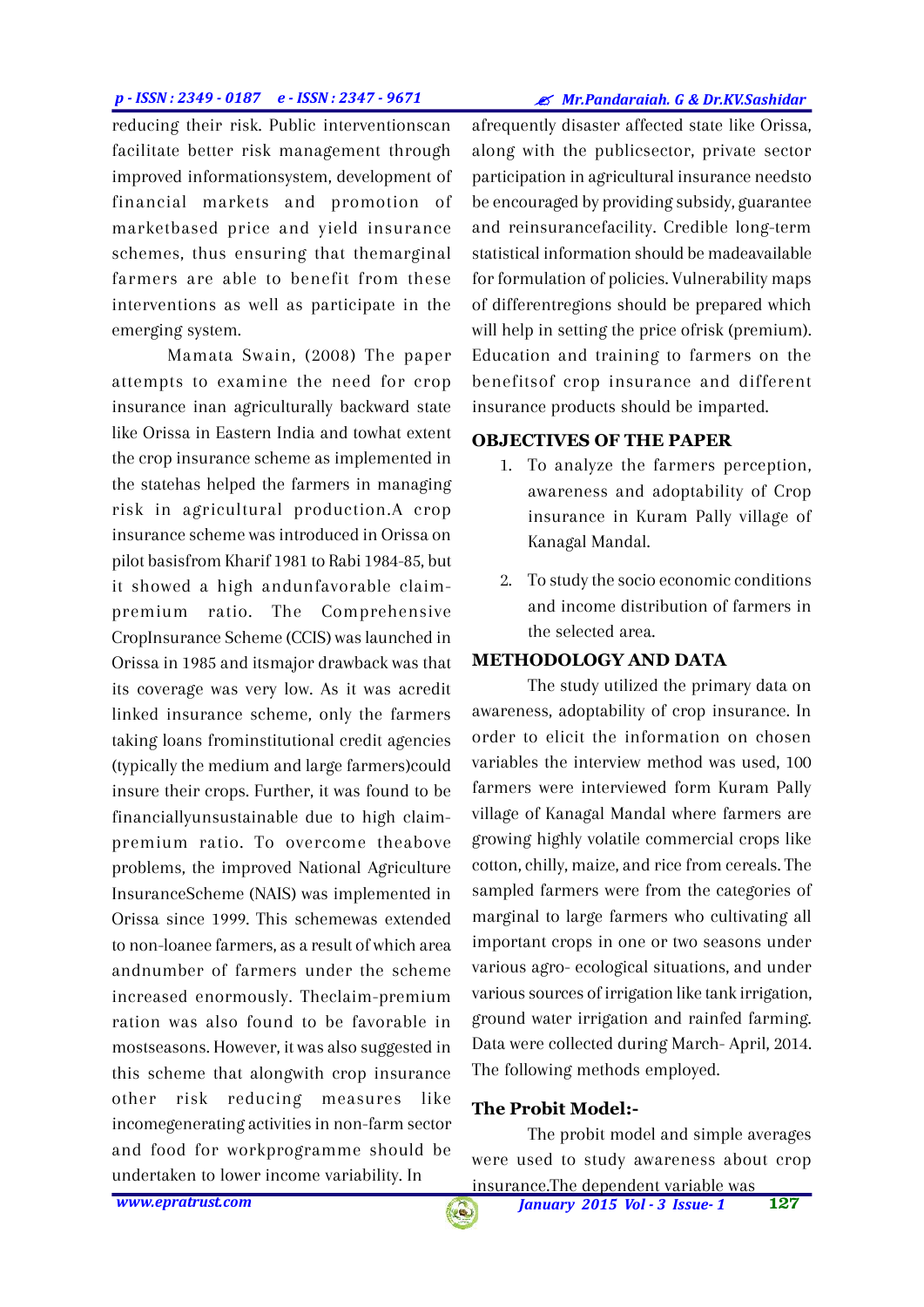awareness level being the major tool of risk mitigation or minimization, which was defined as Y=1 if farmers were about crop insurance, and 0, otherwise. The Probit model was specified as per below equation.

 $Y= a0 + 1 E DLF + 2 FEXP + 3 FSP + 4 EXTNF + 5 NEWSR + 6 GADVT + Ut$ Where,

a0, 1, 2, 3, 4, 5, 6 are parameters

 $Y =$  Awareness about crop insurance (1 for aware, 0 otherwise)

EDLF = Education level of farmer

FEXP = Farming experience of farmer (years)

FSP = Farmer social participation (1 for participation, 0 otherwise)

EXTNF= Extension agency contact of farmer (1 for yes, 0 otherwise)

NEWSR= Habit of Newspaper reading of farmers (1 for yes, 0 otherwise)

GADVT= Government advertisement on crop insurance (1 for yes, 0 otherwise)

 $U = Omited term$ .

## **RESULTS AND DISCUSSION**

Data were analyzed using tabular analysis, ranking technique and functional analysis.

## **Socio- economic Characteristics of Sample farmers:-**

Among the 100 sample farmers, more than 65 percent were in the age group of above 35 years. A large number of respondents (35%) were at the age of more than 50 years. Regarding education, it was found that 67 per cent were illiterate, 27 per cent had studied up to primary level and 6 percent were had attended higher secondary level. Thus, only aged and less educated farmers were involved in the farming activity in the selected study area. Out of the 100 farmers near about 54 percent of farmers belongs to small and medium farmers whose size of land is 1-5 acres and survey reveals that 90 percent of the families had less than six members. The joint family system was not existed and study also explains that 40 percent of families had earning member from other than agriculture. Where these families and families which are having membership in

SHGs, Ideal Farmers, Farmer co-operative societies, and other banks were have more awareness on agriculture risk mitigation tactics and on crop insurance.

# **Crop Diversification- A Tool of Risk Minimization:-**

Since 80 percent of the farmers does not aware and 83 percent of the farmers have not taken the crop insurance to mitigate the risk involved in agriculture in the selected area. About the risk minimization, 73 percent of farmers responded that they could manage their farm risk with their own resources. Regarding mechanism of risk management other than input reduction, they were used crop diversification as a tool. Other notable point in the study is in order to manage the risk in agriculture near 1.5 percent of the people were not cultivating any crops in their land.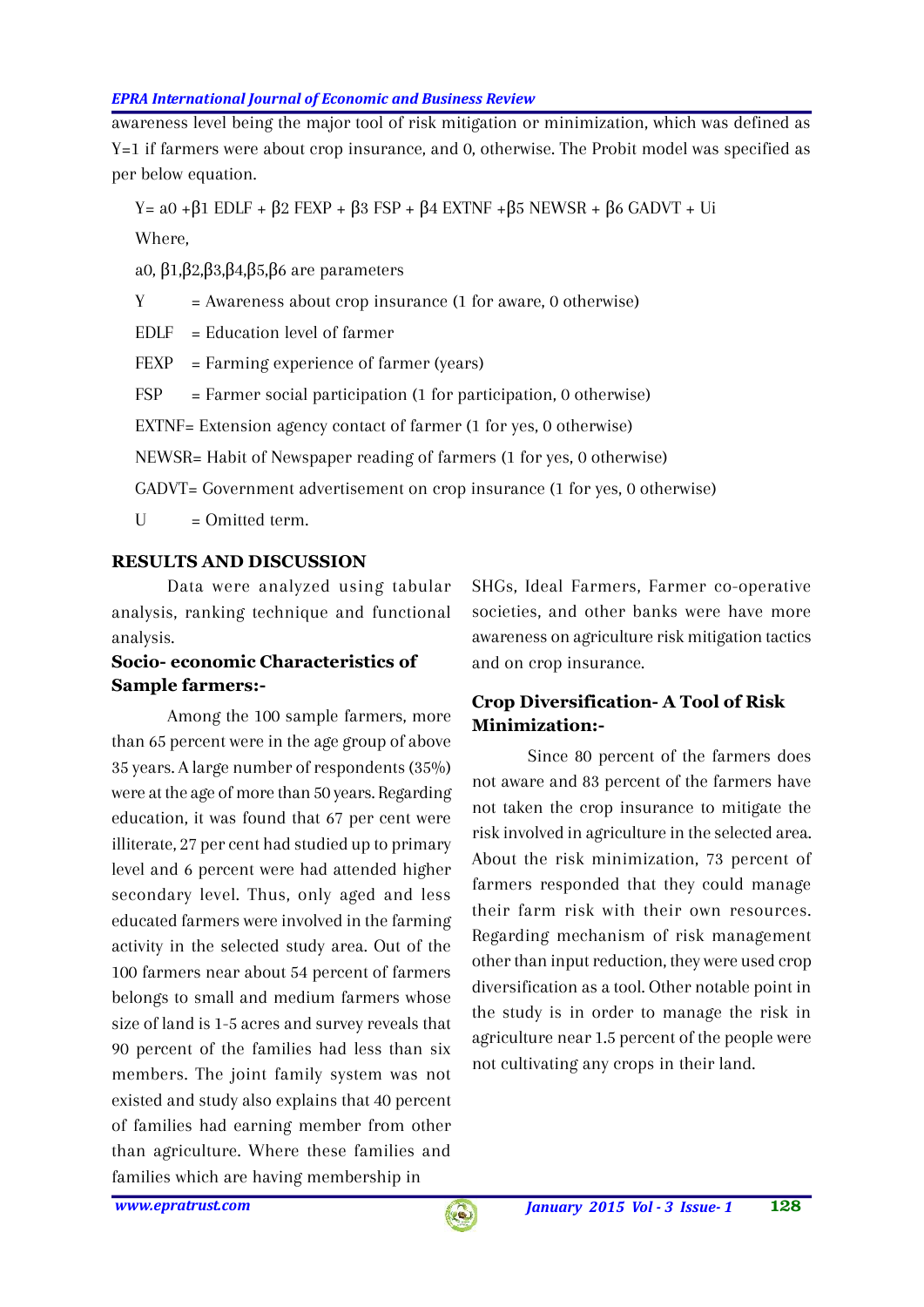| <b>Income categories</b><br>(Rs) | <b>Number</b> | Percentage |
|----------------------------------|---------------|------------|
| <b>Below 25,000</b>              | 11            | 11.00      |
| 25,001-50,000                    | 15            | 15.00      |
| 50,001-75,000                    | 16            | 16.00      |
| 75,001-1,00,000                  | 26            | 26.00      |
| 1,00,001-1,50,000                | 22            | 22.00      |
| Above 1,50,000                   | 10            | 10.00      |

## **Table 1: Distribution of annual income among sample farmers**

Table 1, is the evident of the distribution of average annual agricultural income among the respondents showed that 26 percent of the respondents were in the lower income category (Rs 50,000 or less). About 42 percent of farmers were in the income category of Rs 1 lack or less. Major part of the farmers belong to medium income category. The result revealed that the

proportion of lowest income group (below Rs 25,000) was equal to the proportion of very high income group (more than 1.5 lack). This depicts that level of income asymmetry in the rural area or village. The income distribution was more skewed among farmers and it was not effected much on risk mitigation tactics in agriculture in the selected area.

| Table 2: Awareness about Crop Insurance and other agriculture risk mitigating |  |  |  |
|-------------------------------------------------------------------------------|--|--|--|
| measures implemented by government                                            |  |  |  |

| <b>Farm-category</b> | <b>Number of</b> | <b>Awareness</b> |            | <b>Insurance</b> |             |
|----------------------|------------------|------------------|------------|------------------|-------------|
| (ha)                 | <b>farmers</b>   | Aware            | Not aware  | Insured          | Not insured |
| $1.01 - 2$           | 26<br>(26.00)    | 02(7.70)         | 24 (92.31) | 01(3.84)         | 25 (96.15)  |
| $2.01 - 4$           | 44<br>(44.00)    | 10 (22.72)       | 34 (77.27) | 08 (18.18)       | 36 (81.81)  |
| $4.01 - 6$           | 16<br>(16.00)    | 04(25.00)        | 12 (75.00) | 04(20.00)        | 12 (75.00)  |
| Above 6              | 14<br>(14.00)    | 04 (28.57)       | 10 (71.42) | 04 (28.57)       | 10 (71.42)  |
| <b>Total</b>         | 100<br>(100.00)  | 20 (20.00)       | 80 (80.00) | 17 (17.00)       | 83 (83.00)  |

The awareness among the farmers about crop insurance and risk management measures implemented by the government was poor among the different crops cultivated farmers in the study area. Table 2 reveals that 80 percent of the farmers do not have an awareness on crop insurance scheme and 83 percent were not taken or purchased any crop insurance policy. Where in large farmers have much awareness on crop insurance and had taken crop insurance i.e. 28.57 percent out of the 14 percent of the farmers. Small farmers have very poor awareness i.e. 7.70 and only 3.84

percent of farmers were purchased crop insurance policy. Medium farmers (25%) were some extent in better position in awareness of crop insurance and other risk mitigation measures in agriculture.Out of the 100 farmers 17 farmers chosen crop insurance as a risk measure and 83 were not taken.

# **Sources of Information on Agriculture Risk mitigation Strategies and Crop Insurance:-**

Farmers acquire information from various sources including government departments (55%), neighbours and fellow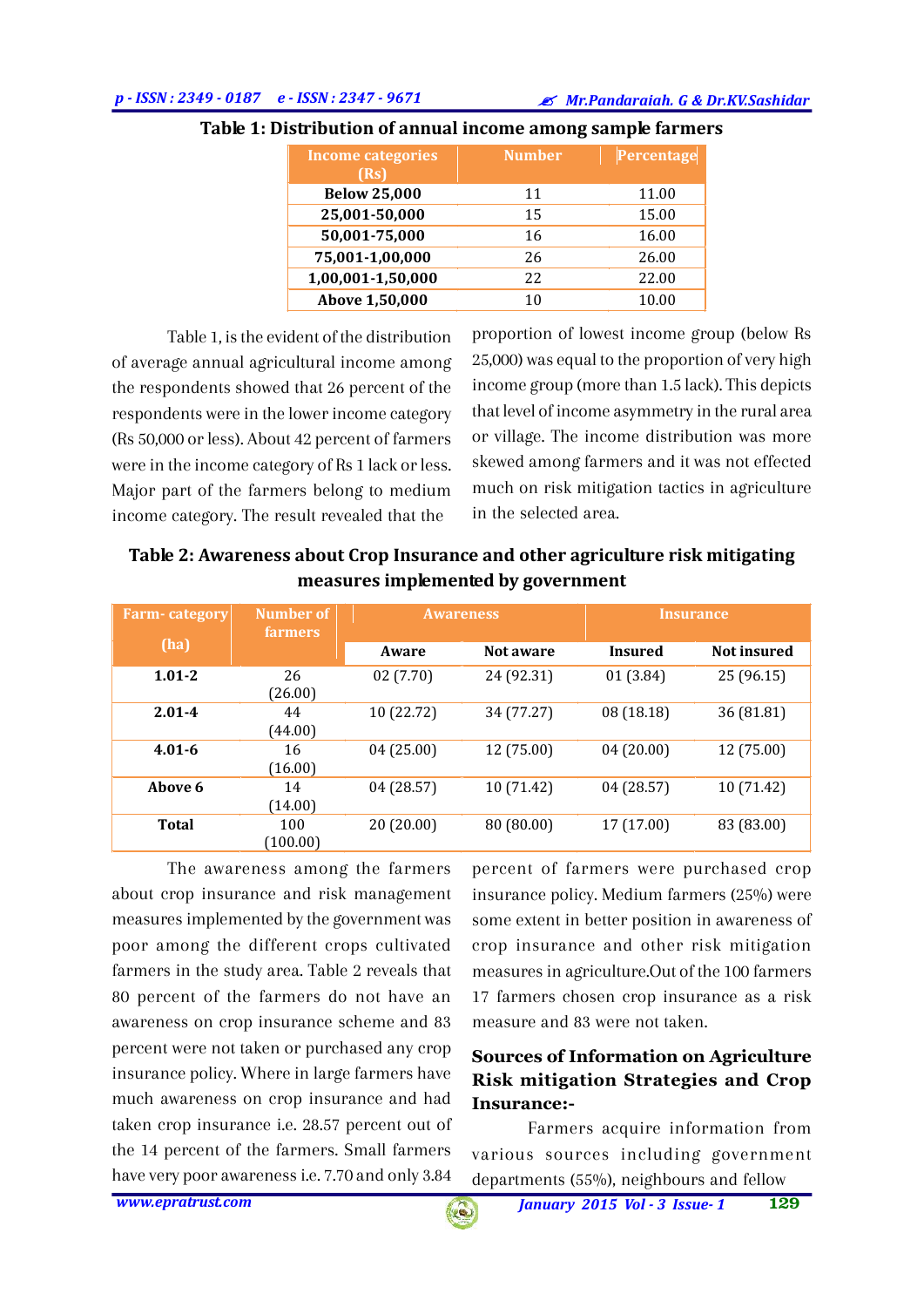farmers (26%), agriculture universities and research institutes  $(11\%)$ , NGOs  $(6\%)$  and remaining is the portion of websites, newspapers, and televisions, etc. play an

important role in disseminating information about various insurance products or schemes implemented by the public sector and the private insurance companies.

| <b>Perception of farmer</b>               | Number of<br><b>farmers</b> | <b>Percentage</b> |
|-------------------------------------------|-----------------------------|-------------------|
| <b>Providing Crop/livestock insurance</b> | 20                          | 20.00             |
| Providing relief fund at disaster times   | 39                          | 39.00             |
| Providing technology, input, credit,      | 04                          | 4.00              |
| etc.                                      |                             |                   |
| A and B                                   | 17                          | 17.00             |
| <b>B</b> and C                            | 09                          | 9.00              |
| A and C                                   | 05                          | 5.00              |
| All of the three $(A, B, and C)$          | 03                          | 3.00              |
| No idea                                   | 03                          | 3.00              |

# **Table 3: Perception of farmers about risk reduction**

The above table exposes that the perception of farmers on risk reduction in agriculture. The perception about crop/livestock insurance war reported by 20 percent of the farmers. When 20 percent of the farmers aware the risk mitigating measures being implemented by the government, only half of the target group were aware the crop insurance schemes/products. Where majority farmers perception of risk reduction was providing relief fund at disaster time i.e. 39 percent. Nearly 3 percent of farmers does not have any perception about the risk reduction. Surprisingly the perception of farmers on provision of technology, input and credit as a risk reduction tool stood at 4 percent.

## **CONCLUSIONS**

It has found that the crop insurance scheme is not popular among the farmers of Kuram Pally village of Kanagal Mandal in Telangana State. Present study revealed that 80 percent of respondents does not have awareness on crop insurance and 83 percent of farmers have not taken any crop insurance product. However, to enhance its adoption, determinants of dissemination strategies are required to be examined because the

government role is limited in advertising the risk mitigating tactics in agriculture. Easy availability of credit is indispensable for encouraging promotion and adoption of insurance products. Most of the short time credit is disbursed to the small farmers by cooperative banks and medium term loans by commercial banks. This indicates that institutional credit delivery is already in domicile. It is reported that the crop loss in the study area was mainly because of droughts and power distribution to the farmers. Twenty percent of the farmers were aware about crop insurance and other risk mitigating measures, including the institutional initiatives being implemented by government and 17 percent of the farmers were purchase crop insurance products to mitigate the crop loss and crop risk. Better opportunities fornon-farm employment and scope for crop diversification have made the farmers more confident in managing the risk with their own resources. The diversification potentially internalizes the risk involved in agriculture production.

Hence social participation and education mainly effect the awareness of farmers on crop insurance and other risk mitigation measures in agriculture. The study